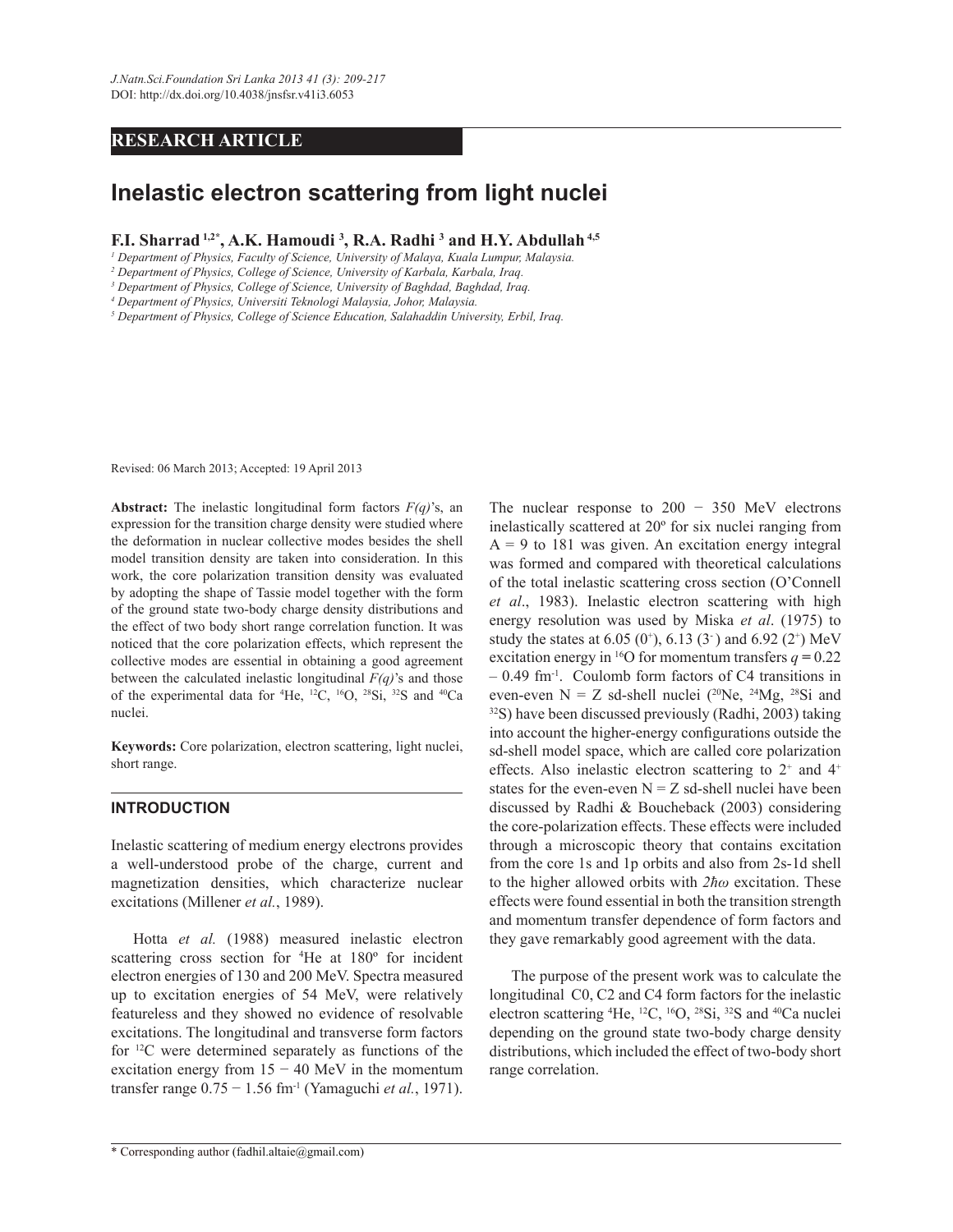#### *210 F.I. Sharrad et al.*

### **Inelastic longitudinal form factors**

Inelastic longitudinal electron scattering form factors involve angular momentum *J* and momentum transfer *q*, which can be written as (Brown *et al*., 1985);

$$
\left| F_J^L(q) \right|^2 = \frac{4\pi}{Z^2(2J_i+1)} \left| \left\langle f \left| \hat{T}_J^L(q) \right| \right| i \right\rangle^2 \left| F_{cm}(q) \right|^2 \left| F_{fs}(q) \right|^2
$$
...(1)

is the center of mass correction and  $Z$  is the atomic number. The nuclear states have well defined both angular momentum and isospin (Donnelly & Sick, where  $\hat{T}_J^L(q)$  is the longitudinal electron scattering operator,  $F_{fs}(q)$  is the finite nucleon size correction, can be written in terms of the matrix elements reduced in 1984).  $F_{cm}(q)$  is the center of mass correction and *Z* is the isospin  $T_i$  and therefore the form factors of equation 1

$$
\left| F_{J}^{L}(q) \right|^{2} = \frac{4\pi}{Z^{2}(2J_{i}+1)} \left| \sum_{r=0,1} (-1)^{T_{j}-T_{z_{j}}} \begin{pmatrix} T_{j} & T & T_{i} \\ -T_{Z_{j}} & 0 & T_{Z_{i}} \end{pmatrix} \right|
$$

$$
\left\langle f \left| \left| \int_{T_{J}}^{T_{L}}(q) \right| \right| i \right\rangle \left| F_{cm}(q) \right|^{2} \left| F_{\beta}(q) \right|^{2} \qquad \dots (2)
$$

where  $T$  is restricted by the following selection rule:

$$
\left|T_f - T_i\right| \le T \le T_f + T_i \tag{3}
$$

 $\mathbf{R}$ d  $T_Z = \frac{Z - N}{2}$ . The bracket () and isospin space of the longitudinal operator between<br>the final and initial many particles states of the system the one-body density matrix (OBDM) elements times including configuration mixing are given in terms of and isospin space of the longitudinal operator between  $-$  *J* symbol, and the reduced matrix elements in spin the single particle matrix elements of the<br>operator (Brussard & Glaudemans, 1977).  $\ddot{\phantom{0}}$ 2 <sup>2</sup> and  $T_Z = \frac{Z - Z}{2}$  $T_Z = \frac{Z - N}{2}$ . The bracket ( ) in equation 2 is the three the single particle matrix elements of the longitudinal

$$
\langle f \parallel \hat{T}_{JT}^{L} \parallel i \rangle = \sum_{a,b} OBDM^{JT}(i, f, J, a, b) \langle b \parallel \hat{T}_{JT}^{L} \parallel a \rangle
$$
...(4)

The OBDM elements are calculated i isospin-reduced matrix elements (Brown et  $\frac{150}{10}$  $i.e.$ isospin–reduced matrix elements (Brown *et al.*, 1983), The OBDM elements are calculated in terms of the

$$
OBDM(\tau_z) = (-1)^{T_f - T_z} \begin{pmatrix} T_f & 0 & T_i \\ -T_z & 0 & T_z \end{pmatrix} \sqrt{2} \begin{pmatrix} \frac{OBDM(\Delta T = 0)}{2} & \text{wave function} \\ 2 & \text{time} \\ 2 & \text{time} \end{pmatrix}
$$
  
+ $\tau_z$ (-1)<sup>T\_f - T\_z</sup>  $\begin{pmatrix} T_f & 1 & T_i \\ -T_z & 0 & T_z \end{pmatrix} \sqrt{6} \frac{OBDM(\Delta T = 1)}{2}$  takes the  
...(5)  $\sqrt{\int_{0}^{10} \hat{T}_f^L(\hat{T}) d\hat{T}_f^L(\hat{T})}$ 

 $\frac{1}{2}$  (Decree  $\frac{1}{2}$  $\mathbf{I}$  ) is  $\mathbf{I}$  $\sum_{i=1}^{n}$ The OBDM ( $\Delta T$ ) is defined (Brown *et al.*, 1983) as

R <sup>T</sup> R <sup>T</sup> R <sup>T</sup> 

$$
OBDM(i, f, j, j', \Delta T) = \frac{\left\langle f \left\| \left[ a_j^+ \times \widetilde{a}_{j'} \right]^{j, \Delta T} \right\| i \right\rangle}{\sqrt{2J+1} \sqrt{2\Delta T+1}} \qquad \qquad ...(6)
$$

proton in the single nucleon state  $j'$ . The operator  $a_j^+$  creates a neutron or proton in the single nucleon state and the operator ã *j´* annihilates a neutron or

## *Core – polarization effects*

The model space matrix elements are not adequate to describe the absolute strength of the observed gammaray transition probabilities, because of the polarization in nature of the core protons by the model space protons and neutrons (Radhi *et al.*, 2002). Therefore many particle reduced matrix elements of the longitudinal operator consists of two parts; one is for the model space and the other is for the core polarization matrix element (Radhi & Aouda, 1997). **Theref** 

$$
\left\langle f \middle| \hat{T}_J^L(\tau_z, q) \middle| i \right\rangle = \left\langle f \middle| \hat{T}_J^{ms}(\tau_z, q) \middle| i \right\rangle + \left\langle f \middle| \hat{T}_J^{core}(\tau_z, q) \middle| i \right\rangle \dots (7)
$$

where the model space matrix element in equation 7 has the form (Radhi & Aouda, 1997).

$$
\left\langle f \left| \int_{J}^{ms} (\tau_Z, q) \right| i \right\rangle = e_i \int_{0}^{\infty} d\tau \, \tau^2 f_J(q\tau) \stackrel{ms}{\rho} \int_{J, \tau_Z} (i, f, \tau) \quad ...(8)
$$

The model space transition density  $\rho_{J,\tau_Z}(i,f,\mathbf{r})$  is (Brown *et al.*, 1983). *ms* expressed as the sum of the product of the OBDM times the single particle matrix elements, and is given by  $\frac{1}{\text{sgn} \cdot \text{sgn} \cdot \text{sgn} \cdot \text{sgn} \cdot \text{sgn} \cdot \text{sgn} \cdot \text{sgn} \cdot \text{sgn} \cdot \text{sgn} \cdot \text{sgn} \cdot \text{sgn} \cdot \text{sgn} \cdot \text{sgn} \cdot \text{sgn} \cdot \text{sgn} \cdot \text{sgn} \cdot \text{sgn} \cdot \text{sgn} \cdot \text{sgn} \cdot \text{sgn} \cdot \text{sgn} \cdot \text{sgn} \cdot \text{sgn} \cdot \text{sgn} \cdot \text{sgn} \cdot \text{sgn} \cdot \text{sgn} \$ 

$$
\lim_{(i,j)\to\infty} \int_{\mathcal{O}_{J,\tau_{\mathcal{I}}}}^{\mathcal{O}_{\mathcal{I}}}\left(i,f,r\right) = \sum_{j\in\mathcal{I}}^{m}\mathcal{O}\mathcal{B}D\mathcal{M}(i,f,J,j,j',\tau_{z})\left\langle j\middle|Y_{j}\middle|j'\right\rangle
$$
\n
$$
\text{ulated in terms of the}
$$
\n
$$
R_{nl}(\mathbf{r})\,R_{n'l}(\mathbf{r})\qquad\qquad\dots(9)
$$

 $\frac{1}{\sqrt{2}}$ wave function. where  $R_{nl}$  (r) is the radial part of the harmonic oscillator  $R$  and  $R$  and  $R$  and  $R$  and  $R$  and  $R$  and  $R$  and  $R$  and  $R$  and  $R$  and  $R$  and  $R$  and  $R$  and  $R$  and  $R$  and  $R$  and  $R$  and  $R$  and  $R$  and  $R$  and  $R$  and  $R$  and  $R$  and  $R$  and  $R$  and  $R$  and  $R$  and  $R$  a

takes the following form (Radhi & Aouda, 1997). The core- polarization matrix element in equation 7

$$
\left\langle f \left\| \hat{T}_J^{core}(\tau_Z, q) \right\| i \right\rangle = e_i \int_0^{\infty} dr \, r^2 j_J(qr) \, \rho_J \, (i, f, r) \qquad ...(10)
$$

re core- poiarizain where  $\sigma^{\text{core}}$  is the core-nolariz where  $\rho^c$  $J$  is the core- polarization transition density,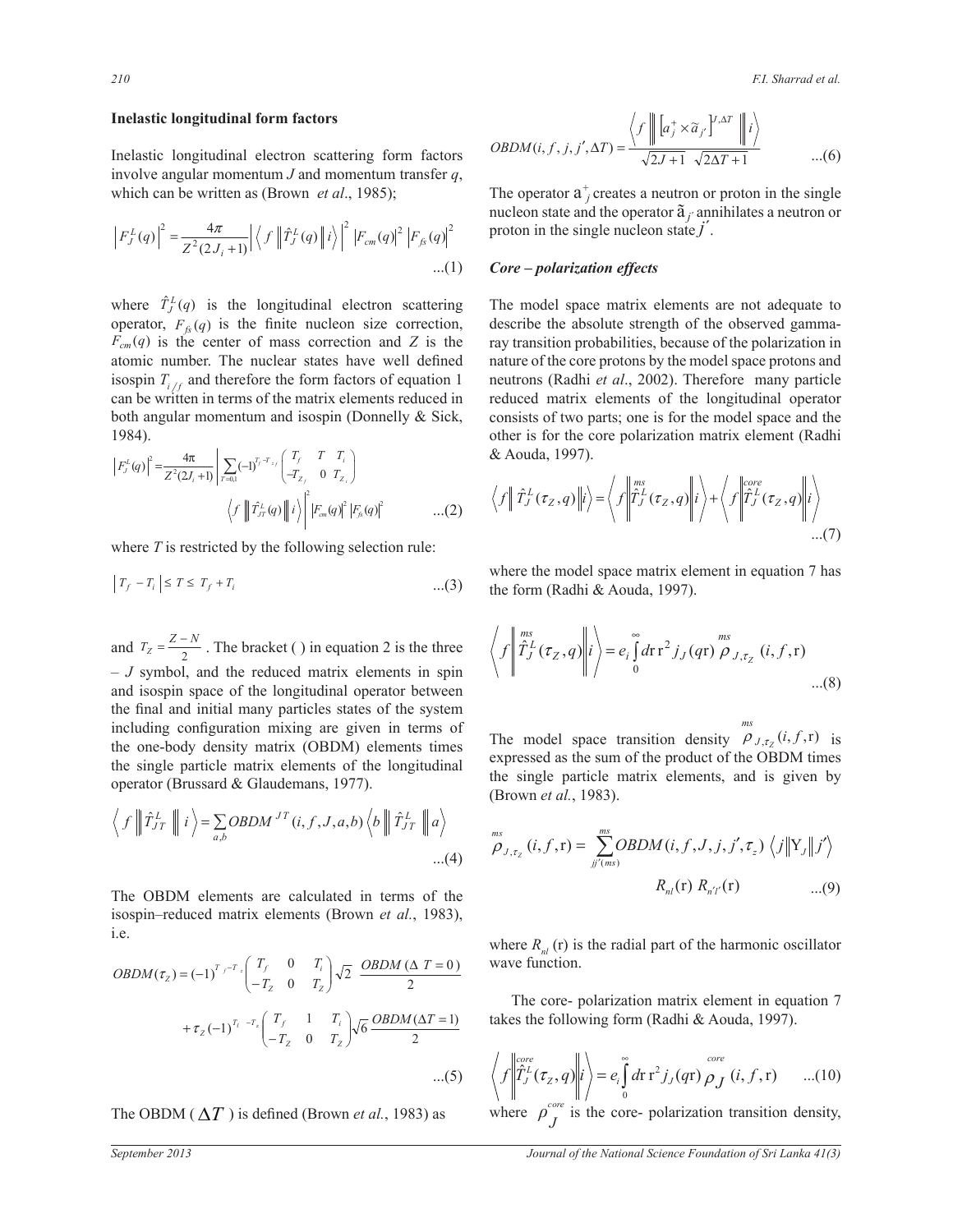which depends on the model used for core polarization. To take the core-polarization effects into consideration, the model space transition density is added to the corepolarization transition density that describes the collective modes of nuclei. The total transition density becomes,

$$
\rho_{J\tau_Z}(i,f,\mathbf{r}) = \rho_{J\tau_Z}(i,f,\mathbf{r}) + \rho_{J\tau_Z}(i,f,\mathbf{r}) \qquad ...(11)
$$

2 *d*r polarization transition density is given by the Tassie shape (Flaiyh, 2010),

$$
\rho_{Jt_z}^{core}(i, f, r) = N \frac{1}{2} (1 + \tau_z) r^{J-1} \frac{d\rho_o(i, f, r)}{dr} \qquad ...(12) \qquad -q \int_0^\infty dt
$$

where *N* is a proportionality constant and  $\rho$ <sub>*o*</sub> is the ground  $\Box$  $\mathbf{r}$  is the matrix of  $\mathbf{r}$  in the matrix of  $\mathbf{r}$ R 9 R 9 R state two – body charge density distribution, which is given as  $\mathbf{r}$   $\mathbf{r}$   $\mathbf{r}$   $\mathbf{r}$   $\mathbf{r}$ 

$$
\rho_o = \langle \Psi \mid \hat{\rho}_{\text{eff}}^{(2)}(\vec{r}) \mid \Psi \rangle = \sum_{i \langle j} \langle i j \mid \hat{\rho}_{\text{eff}}^{(2)}(\vec{r}) \left[ \mid ij \rangle - \mid ji \rangle \right] \tag{13}
$$

 $\overline{a}$ where (Sharrad, 2007)

$$
\hat{\rho}_{\text{eff}}^{(2)}(\vec{r}) = \frac{1}{2(A-1)} f(r_{ij}) \sum_{i \neq j} \left\{ \delta(\vec{r} - \vec{r}_i) + \delta(\vec{r} - \vec{r}_j) \right\} f(r_{ij})
$$
\n
$$
\dots (14)
$$
\n
$$
\dots (14)
$$

also, *i* and *j* are all the required quantum numbers, i.e.  $\times F_{cm}(q)F_{fs}(q)$ 

$$
i \equiv n_{i}, l_{i}, j_{i}, m_{i}, t_{i}, m_{t_{i}}
$$
 and  $j \equiv n_{j}, l_{j}, j_{j}, m_{j}, t_{j}, m_{t_{j}}$ 

The functions  $f(r_{ij})$  are the two–body short range eq short range correlation by Sharrad (2007) will be adopted suitable hard–core and  $\beta$  is a correlation parameter. correlation (SRC). In this work, a simple model form of  $f(r_{ij})=1-\exp[-\beta(r_{ij}-r_{c})^{2}]$  where  $r_{c}$  is the radius of a

The Coulomb form factor for this model becomes,

d d d R 2 0 4 1 ( ) r ( r) ( , ,r) r r r ( r)r 2 1 *L ms J J J i F q j q i f d N d j q J Z* d d P R R R 2 1 0 ( , ,r) r ( r) ( , ,r) r r r ( r)r ( ) ( ) r *J o J cm fs d i f j q i f d N d j q F q F q d* d d P R - R ...(15)

The radial integral  $\int_0^1 dr \, r^{J+1} j_J(qr) \frac{d\phi_0(r)}{dr}$ r r<sup>J+1</sup>j<sub>J</sub>(qr) $\frac{d\rho_o(i,f,\mathbf{r})}{d}$  $\begin{array}{ccc} \n0 & & \n\end{array}$   $\begin{array}{ccc} \n\end{array}$  d  $\int d^2r \, r^{J+1} j_J(qr) \frac{d\rho_o(i, f, r)}{dr}$  can be written as radial integral  $\int_{0}^{\infty} dr \, r^{J+1} j_J(qr) \frac{d\rho_0(i, f, r)}{dr}$  can l  $\sum_{i=1}^{n} a_i$ 

modes of nuclei. The total transition density becomes,  
\n
$$
\int_{0}^{\infty} \frac{d}{dt} \{r^{j+1} j_{j}(q\tau) \rho_{o}(i, f, \tau) \} d\tau - \int_{0}^{\infty} dt (J+1) r^{j} j_{j}(q\tau) \rho_{o}(i, f, \tau) -
$$
\n
$$
\rho_{J\tau_{Z}}(i, f, \tau) = \rho_{J\tau_{Z}}(i, f, \tau) + \rho_{J\tau_{Z}}(i, f, \tau) \qquad ...(11)
$$
\nAccording to the collective modes of nuclei, the core\n
$$
\int_{0}^{\infty} dr \, r^{j+1} \frac{d}{dt} j_{j}(q\tau) \rho_{o}(i, f, \tau) \qquad ...(16)
$$

the first term gives zero contribution, the second and the  $\frac{d}{dt}$ third term can be combined together as

$$
-q\int_{0}^{\infty}d\mathbf{r} \, \mathbf{r}^{J+1} \rho_o(i, f, \mathbf{r}) \bigg[\frac{d}{d(q\mathbf{r})} + \frac{J+1}{q\mathbf{r}}\bigg] j_J(q\mathbf{r}) \qquad \dots (17)
$$

$$
\text{tant and } \rho_o \text{ is the ground} \qquad \left[ \frac{d}{d(q\mathbf{r})} + \frac{J+1}{q\mathbf{r}} \right] j_J(q\mathbf{r}) = j_{J-1}(q\mathbf{r}) \qquad \qquad \dots (18)
$$

therefore  $\frac{1}{2}$ 

$$
\int_{0}^{\infty} d\mathbf{r} \, \mathbf{r}^{J+1} j_{J}(q\mathbf{r}) \frac{d\rho_{o}(i, f, \mathbf{r})}{d\mathbf{r}} = -q \int_{0}^{\infty} d\mathbf{r} \, \mathbf{r}^{J+1} j_{J-1} \rho_{o}(i, f, \mathbf{r})
$$
...(19)

 $r_{\text{r}}$  reads the form fector of equation  $\frac{1}{r}$  $r_{\text{V}}$  requested in the form  $r_{\text{V}}$  and  $r_{\text{V}}$  and  $r_{\text{V}}$  and  $r_{\text{V}}$ Hence, the form factor of equation 15 takes the form

$$
(14) \tF_{J}^{L}(q) = \left(\frac{4\pi}{2J_{i}+1}\right)^{1/2} \frac{1}{Z} \left\{\int_{0}^{\pi} r^{2} j_{J}(qr) \rho_{J_{L}} dr - Nq \int_{0}^{T} dr \, r'^{1} \rho_{o} \, j_{J-1}(qr) \right\}
$$
\nquantum numbers, i.e.  $\times F_{cm}(q) F_{fs}(q)$ ...(20)

lity co<mark>i</mark> d at  $a=k$  i e The proportionality constant  $N$  can be determined from the form factor evaluated at  $q=k$ , i.e. substituting  $q=k$  in equation 20, we obtain

$$
N = \frac{\int_{0}^{\infty} d\mathbf{r} \, \mathbf{r}^2 \, j_J(k\mathbf{r}) \, \rho_{Jt_Z}^{ms}(i, f, \mathbf{r}) - F_J^L(k) \, Z \sqrt{\frac{2J_i + 1}{4\pi}}}{k \int_{0}^{\infty} d\mathbf{r} \, \mathbf{r}^{J+1} \rho_o(i, f, \mathbf{r}) \, j_{J-1}(k\mathbf{r})}
$$
...(21)

The reduced transition probability *B(CJ)* is written in terms of the form factor in the limit  $q = k$  (photon point) as (Brussard & Glaudemans, 1977)

$$
\int_{\alpha}^{\alpha-1} \frac{d\rho_o(i,f,r)}{dt} \left\{ F_{\alpha m}(q) F_{\beta}(q) \right. \qquad \dots (15) \qquad B(CJ) = \frac{\left[ (2J+1)!! \right]^2 Z^2 e^2}{4\pi k^{2J}} \left| F_J^L(k) \right|^2 \qquad \dots (22)
$$

Τ

d de la constantin de la constantin de la constantin de la constantin de la constantin de la constantin de la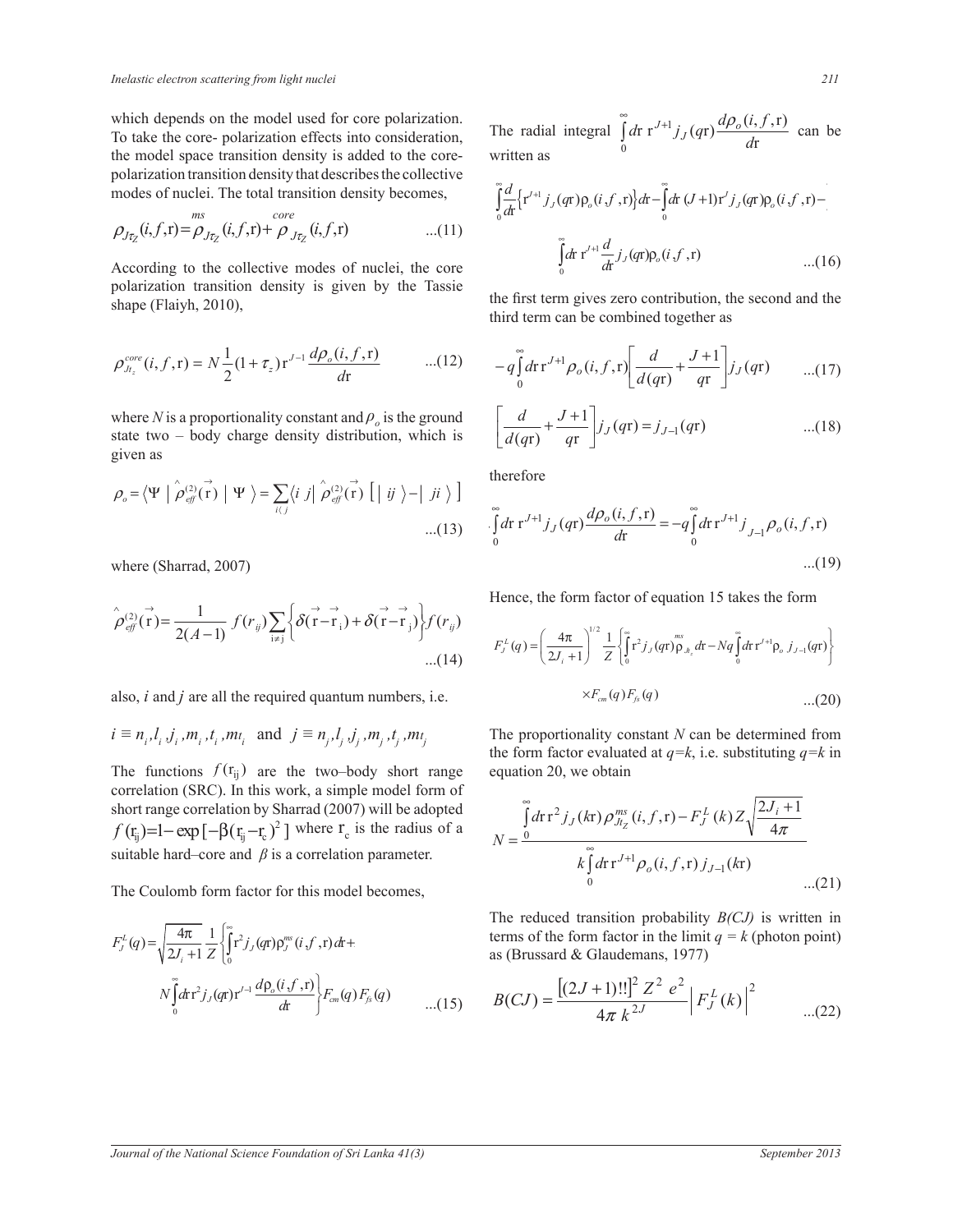In equation 22, the form factor at the photon point  $q = k$  is related to the transition strength *B(CJ)*. Thus  $\frac{1}{2}$  using equation 22 in equation 21 gives  $\frac{1}{2}$ 

$$
N = \frac{\int_{0}^{\infty} dr r^{2} j_{J}(kr) \rho_{J_{t_{z}}}^{ms}(i, f, r) - \sqrt{\frac{(2J_{i} + 1)B(CJ)}{[(2J + 1)!!]^{2}} k^{J}}}{k \int_{0}^{\infty} dr r^{J+1} \rho_{o}(i, f, r) j_{J-1}(kr) \qquad ...(23)}
$$

where (Radhi & Aouda, 1997)

$$
j_j (kr) = \frac{(kr)^j}{(2J+1)!!}
$$
 and  $J_{j-1} (kr) = \frac{(kr)^{j-1}}{(2J-1)!}$  ...(24)

Introducing equation 24 into equation 23, we obtain

$$
N = \frac{\int_{0}^{1} dr \, \mathrm{r}^{J+2} \, \rho_{Jt_{z}}^{ms} (i, f, \mathrm{r}) - \sqrt{(2J_{i} + 1)B(CJ)}}{(2J+1) \int_{0}^{\infty} dr \, \mathrm{r}^{2J} \rho_{o}(i, f, \mathrm{r})}
$$
...(25)

The proportionality constant  $N$  can be determined by adjusting the reduced transition probability  $B(CJ)$  using equation 25 with the experimental value of  $B(CJ)$ . The proportionality constant  $N$  can be determined by

÷

## RESULTS AND DIS m m **RESULTS AND DISCUSSION**  R

charge density. The model space transition density is  $m$   $(m)$  (EX) (EX) and  $m$ , 1980) and which that  $(m)$ <br>(Brown *et al.*, 1983) for 1p-shell and 2s-1d shell nuclei, equation  $\overline{12}$  is evaluated by adopting the Tassie model are calculated using the expression for the transition  $\frac{1}{2}$  b. Inelastic longitudinate taken from the interaction matrix elements of Cohen-<br>  $\frac{1}{2}$  where  $\frac{1}{2}$  are  $\frac{1}{2}$  where  $\frac{1}{2}$  and  $\frac{1}{2}$  and  $\frac{1}{2}$  and  $\frac{1}{2}$  and  $\frac{1}{2}$  and  $\frac{1}{2}$  and The inelastic longitudinal electron scattering form factors obtained using equation 9, where the OBDM elements Kurath (CK) (Lee & Kurath, 1980) and Wildenthal (W) respectively. For considering the collective modes of the nuclei, the core polarization transition density of (Flaiyh, 2010) together with the ground state two-body charge density distributions of equation 13.  $\frac{3}{2}$ 

 In Figures 1- 4, the calculated results for inelastic longitudinal form factors of all nuclei under the study are plotted versus the momentum transfer  $q$  and compared with those of experimental results for the transitions al<br>...  $\left(J_i^{\pi} T_i \rightarrow J_f^{\pi} T_f\right)$ . It is important to point out that transitions does not change. all transitions considered in the present work are of an isoscalar character. In addition, the parity of these

### **Closed shell nuclei**

Let us first explore the calculated results for some light



**a.** Inelastic longitudinal C0 form factors for <sup>4</sup>He nucleus. The solid circle symbols (Abgralh Y. & Caurier E., 1975).



**b.** Inelastic longitudinal C2 form factors for <sup>16</sup>O nucleus. The solid circle symbols (Norum B.E. *et al.*, 1982).



- **c.** Inelastic longitudinal C2 form factors for <sup>40</sup>Ca nucleus. The solid circle symbols (Starodubsky V.E., 1974) and triangle symbols (Abgralh Y. & Caurier E., 1975).
- Figure 1: Inelastic longitudinal form factors for a. <sup>4</sup>He, b. <sup>16</sup>O and c. <sup>40</sup>Ca nuclei.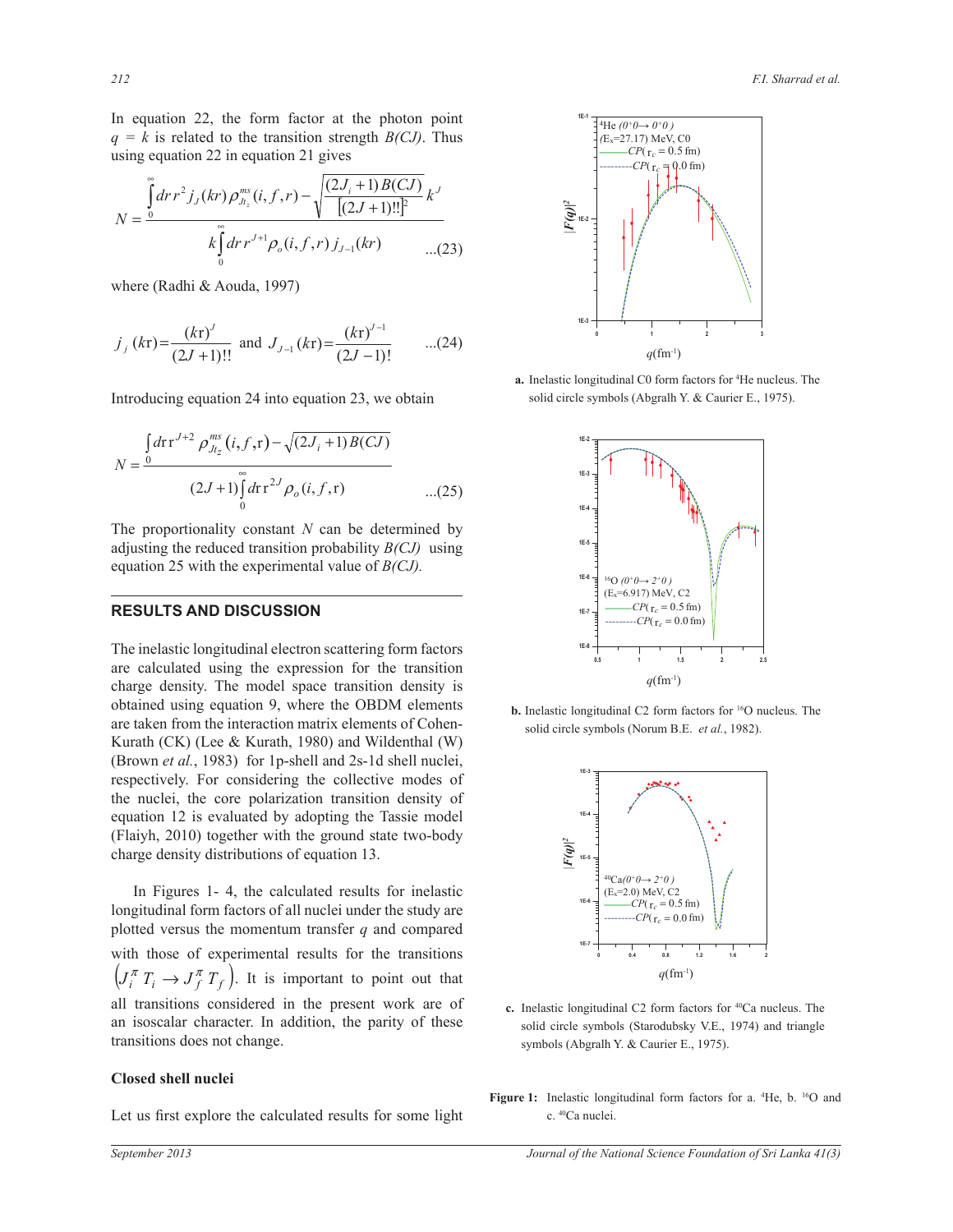closed shell <sup>4</sup>He, <sup>16</sup>O, and <sup>40</sup>Ca nuclei. These nuclei are cores of closed shell only, i.e. there are no valence (active) particles moving outside these cores. Therefore, these nuclei have no model space contribution, i.e. the longitudinal form factors of these nuclei comes totally from the core polarization only. Figure 1-a shows the inelastic longitudinal C0 form factors for the transition  $0^+$ ,  $0 \rightarrow 0^+$ ,  $0$  in <sup>4</sup>He nucleus. In this transition, the electron excites the nucleus from the ground state  $0^+_1$  0 to the excited state  $0^{\dagger}_{2}$  0 with an excitation energy of  $E_x = 27.17$  MeV. The experimental reduced transition probability  $B(C0)$  is equal to  $2.02 \pm 0.32$  e<sup>2</sup>.fm<sup>2</sup> (Abgralh & Caurier, 1975). The solid and dashed curves are the calculated core polarization form factors with and without the inclusion of the effect of the short range correlation (SRC) while the dotted symbols are those of experimental data taken from Abgralh and Caurier (1975). It is obvious from this figure that the calculated C0 form factors (the dashed and solid curves) predict the data clearly throughout the whole range of momentum transfer *q*. The inelastic longitudinal C2 form factors for the transition  $0^+_1 0 \rightarrow 2^+_1 0$  in <sup>16</sup>O nucleus is presented in Figure 1-b. Here, the nucleus is excited from the ground state  $0^+_1 0$  to the state  $2^+_1 0$  with an excitation energy of  $E_x = 6.917$  MeV. The experimental reduced transition probability B(C2) is equal to  $40 \pm 10.8$  e<sup>2</sup>. fm<sup>4</sup> (Gulkarov & Vakil, 1986). The C2 form factors of <sup>16</sup>O nucleus with and without the effect of SRC's (the solid and dashed curves, respectively) are in satisfactory agreement with the experimental data (Norum *et al.*, 1982). It is clear that the magnitude of the C2 form factor along the first and second maximum are very well reproduced. Furthermore, the measured diffraction minimum is reproduced at the correct momentum transfer. In Figure 1-c the inelastic longitudinal C2 form factors for the transition  $0^+_{1}$  0  $\rightarrow$  2<sup>+</sup><sub>1</sub></sub> 0 in <sup>40</sup>Ca nucleus are presented. In this transition the nucleus is excited by the electron from the ground state  $0^+_1 0$  to the excited state  $2^+_1 0$  with an excitation energy of  $E<sub>x</sub> = 2.0$  MeV. The experimental reduced transition probability B(C2) is equal to 84  $\pm$ 3.0 e<sup>2</sup> .fm<sup>4</sup> (Starodubsky, 1974). The solid and dashed curves are the C2 form factors of <sup>40</sup>Ca nucleus with and without the effect of SRCs respectively, whereas the dotted and triangle symbols are those of measured data of Starodubsky (1974) and Abgralh and Caurier (1975), respectively. The available data of this transition are restricted for a small region of momentum transfer  $(q < 1.4$  fm<sup>-1</sup>). In the first maximum, a best coincidence for the form factors is obtained between the calculation (the dashed and solid curves) and the experimental data, i.e. the calculated form factors are in good agreement with the experimental data up to momentum transfer region of  $q \le 1$  fm<sup>-1</sup>. While for  $1 \le q \le 1.4$  fm<sup>-1</sup> the data is underestimated by the calculated results. However, the behaviour of the calculated C2 form factors agrees



**a.** Inelastic longitudinal C2 form factors for <sup>12</sup>C nucleus. The solid circle symbols (Flanz J.B. *et al*., 1978).



**b.** Inelastic longitudinal C2 form factors for <sup>28</sup>Si nucleus. The solid circle symbols (Whitner K. *et al*., 1980).



- **c.** Inelastic longitudinal C2 form factors for <sup>32</sup>S nucleus. The solid circle symbols (Li G.C. *et al*., 1974).
- Figure 2: Inelastic longitudinal C2 form factors for a. <sup>12</sup>C, b. <sup>28</sup>Si and c. <sup>32</sup>S nuclei.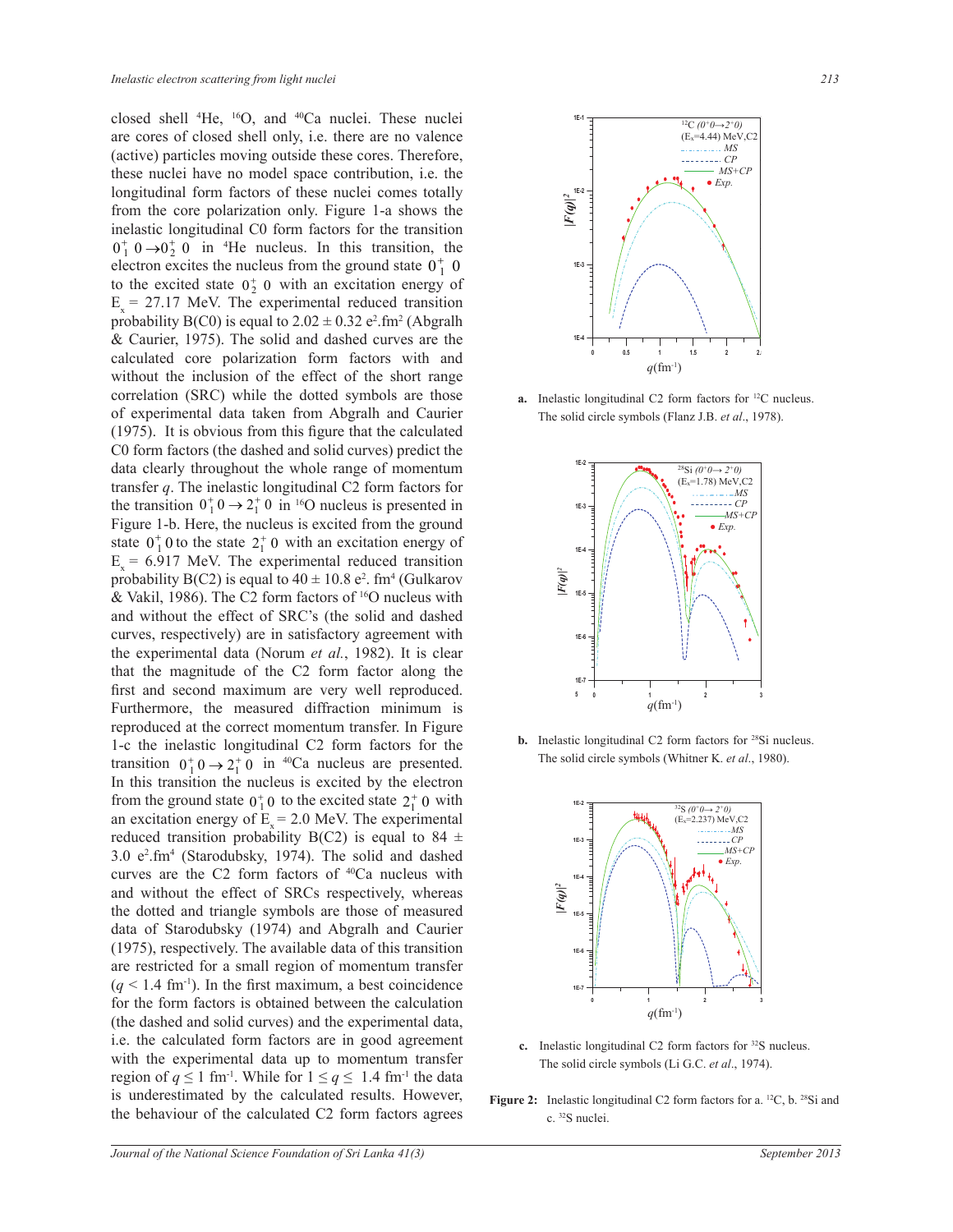| $2j_i$        | $2j_{\rm r}$   | OBDM $(\Delta T = 0)$ |
|---------------|----------------|-----------------------|
| 3             | 3              | 0.0000000             |
| 3             | $\mathfrak{D}$ | 0.7591841             |
| $\mathcal{D}$ | 3              | $-0.5011840$          |
| 2             | 2              | $-0.3097547$          |

**Table 1:** The values of the OBDM elements for the longitudinal C2 form factors of the isoscalar transition (2<sup>+</sup>0) at  $E_x = 4.44$ MeV for <sup>12</sup>C(Lee & Kurath, 1980).

**Table 2:** The values of the OBDM elements for the longitudinal C2 form factors of the isoscalar transition (2<sup>+</sup>0) at  $E_x = 1.78$ MeV for <sup>28</sup>Si (Brown *et al.*, 1983).

| $2j_i$ | $2j_f$ | OBDM $(\Delta T = 0)$ |
|--------|--------|-----------------------|
| 5      | 5      | $-0.2986$             |
| 5      | 1      | $-0.4066$             |
| 5      | 3      | $-0.3038$             |
| 1      | 5      | $-0.5949$             |
| 1      | 3      | $-0.0862$             |
| 3      | 5      | 0.3835                |
| 3      | 1      | 0.1532                |
| 3      | 3      | $-0.1714$             |

**Table 3:** The values of the OBDM elements for the longitudinal C2 form factors of the isoscalar transition (2<sup>+</sup>0) at  $E<sub>x</sub> = 2.237$ MeV for <sup>32</sup>S (Brown *et al.*, 1983).

| $2j_i$ | $2j_f$ | OBDM $(\Delta T = 0)$ |
|--------|--------|-----------------------|
| 5      | 5      | $-0.0701$             |
| 5      | 1      | $-0.1542$             |
| 5      | 3      | $-0.1105$             |
| 1      | 5      | $-0.2155$             |
| 1      | 3      | $-0.3730$             |
| 3      | 5      | 0.1178                |
| 3      | 1      | 0.6000                |
| 3      | 3      | $-0.2492$             |

quite well with the experimental data. In addition, the calculated results for the C2 form factors reproduce the diffraction minimum at the correct momentum transfer.



**Figure 3:** Inelastic longitudinal C4 form factors for <sup>28</sup>Si nucleus. The solid circle symbols (Whitner K. *et al*., 1980).



**Figure 4:** Experimental and theoretical form factors for the 4.282 MeV  $22++4.46$  MeV  $41+$  doublets in <sup>32</sup>S. The solid circle symbols (Wildenthal B.H. *et al*., 1985).

**Table 4:** The values of the OBDM elements for the longitudinal C4 form factors of the isoscalar transition (4<sup>+</sup>0) at  $E<sub>x</sub>$  = 4.617 MeV for <sup>28</sup>Si (Brown *et al.*, 1983).

| $2j_i$ | $2j_{\rm r}$ | <i>OBDM</i> ( $\Delta T = 0$ ) |
|--------|--------------|--------------------------------|
| 5      | 5            | $-0.0032$                      |
| 5      | ς            | $-0.2413$                      |
|        |              | 0.4981                         |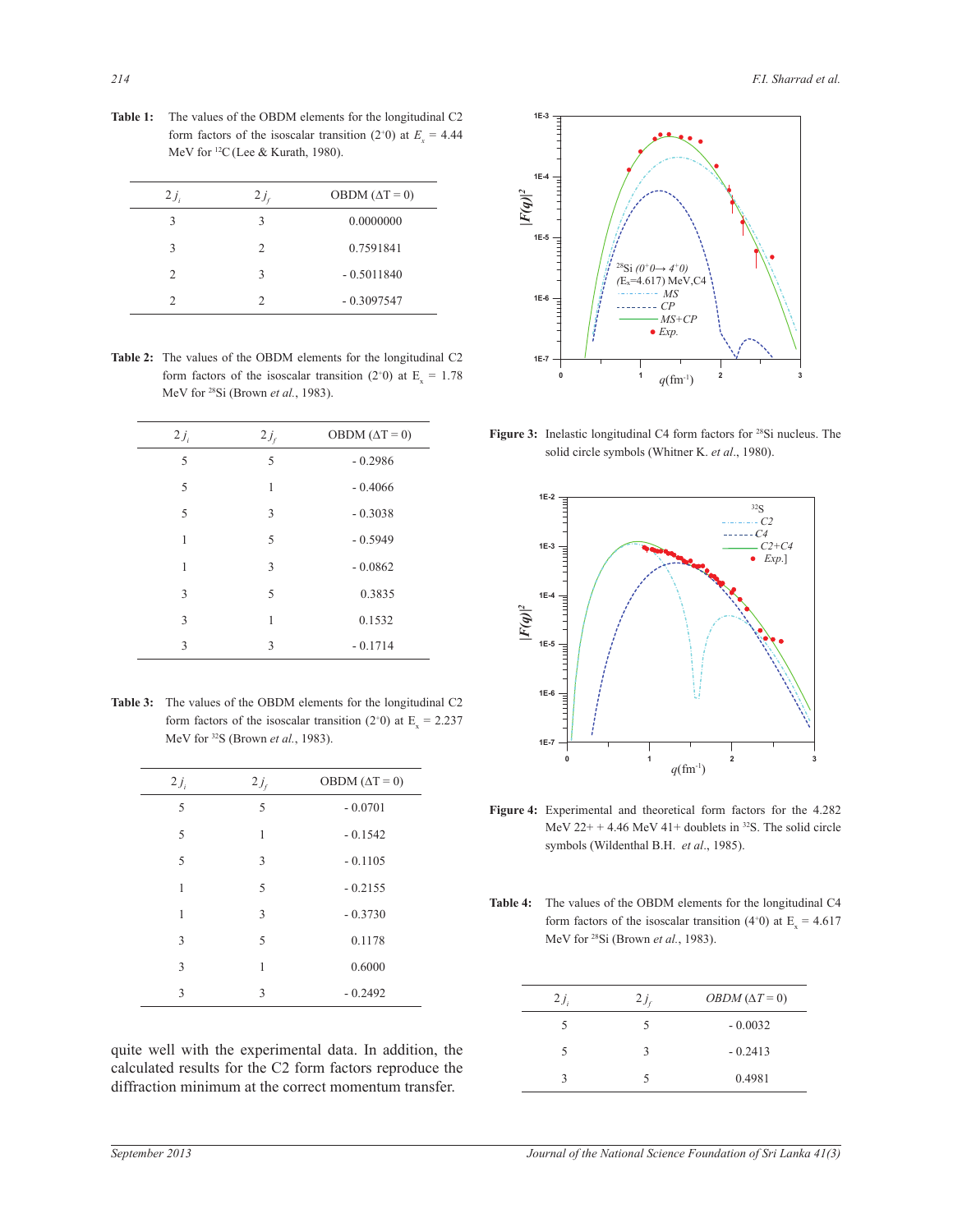### **Open shell nuclei**

The inelastic longitudinal C2 form factors of  $^{12}C$ ,  $^{28}Si$  and  $32S$  open shell nuclei are presented in Figure2-a, b and c, all values of momentum respectively. Here, the calculated longitudinal C2 form factors are plotted as a function of the momentum transfer (*q*) for the transitions,  $\left( J_i^{\pi} T_i \rightarrow J_j^{\pi} T_f \right)$ ,  $0^+ 0 \rightarrow 2^+ 0$  C2 form factors  $(E_x = 4.44)$  MeV, B(C2) = 38.81  $\pm 2.15$  e<sup>2</sup>.fm<sup>4</sup> (Yen *et al.*, 1974) in <sup>12</sup>C,  $0^+0 \rightarrow 2^+_10$  (E<sub>x</sub> = 1.78) MeV, B(C2)  $= 327.24 \pm 9.47$  e<sup>2</sup>.fm<sup>4</sup> (Brown *et al.*, 1983) in <sup>28</sup>Si and  $0^+0 \rightarrow 2^+0$  (E<sub>x</sub> = 2.237) MeV, B(C2) = 300.33 ± 11.9  $e^2$ .fm<sup>4</sup> (Brown *et al.*, 1983) in <sup>32</sup>S. In this figure; the dash- dotted curves represent the contribution of the model space where the configuration mixing is taken into account; the dashed curves represent the core polarization contribution where the effect of SRCs is considered; the solid curves represent the total contribution, which is obtained by taking the model space together with the core polarization effects into consideration and the dotted symbols represent the experimental data of <sup>12</sup>C (Flanz *et al.*, 1978), <sup>28</sup>Si (Whitner *et al.*, 1980) and <sup>32</sup>S (Li *et al*., 1974). The OBDM elements for the above transitions are given in Tables 1, 2 and 3 for  ${}^{12}C$ ,  ${}^{28}Si$ 

**Table 5:** The values of the OBDM elements for the longitudinal C2 form factors of the isoscalar transition  $(2<sub>2</sub><sup>+</sup> 0)$  at E<sub>x</sub> = 4.282 MeV for <sup>32</sup>S (Brown *et al.*, 1983).

| $2j_i$ | $2j_f$ | OBDM $(\Delta T = 0)$ |
|--------|--------|-----------------------|
| 5      | 5      | 0.0906                |
| 5      | 1      | 0.1547                |
| 5      | 3      | 0.1557                |
| 1      | 5      | 0.2620                |
| 1      | 3      | 0.0456                |
| 3      | 5      | $-0.4069$             |
| 3      | 1      | $-0.0516$             |
| 3      | 3      | $-0.1443$             |

**Table 6:** The values of the OBDM elements for the longitudinal C4 form factors of the isoscalar transition (4+0) at  $E_x = 4.46$ MeV for <sup>32</sup>S (Brown *et al.*, 1983).

| $2j_i$ | $2j_{\epsilon}$ | OBDM $(\Delta T = 0)$ |
|--------|-----------------|-----------------------|
|        |                 | $-0.0819$             |
|        | ς               | $-0.2690$             |
|        |                 | 0.5603                |
|        |                 |                       |

and <sup>32</sup>S nuclei, respectively. This figure shows that the contribution of the model space cannot reproduce the experimental data since it underestimates the data for all values of momentum transfer. Considering the effect of core polarization together with the model space (the solid curves) leads to enhancement of the longitudinal C2 form factors and consequently makes the calculated results satisfactorily describe the experimental data for all values of momentum transfer *q*. The inelastic longitudinal C4 form factors for <sup>28</sup>Si are displayed in Figure 3. Here, the electron excites the <sup>28</sup>Si nucleus from the ground state  $(J_i^{\pi}T_i = 0^{\dagger}0)$  to the excited state  $(J_f^{\pi}T_f = 4_1^{\pi}0)$  with an excitation energy of 4.617 MeV. The experimental reduced transition probability  $B(C4)$  is equal to  $27.5 \pm 5.0 \times 10^3$  e<sup>2</sup>.fm<sup>8</sup> (Brown *et al.*, 1983). The values of the one-body density matrix elements (OBDM) for this transition are illustrated in Table 4. In this figure, the contribution of the model space is represented by the dash-dotted curve, the core polarization contribution with the effect of the SRC's is represented by the dashed curve and the total contribution is represented by the solid curve and is obtained by taking the model space together with the core polarization effects into consideration. This figure shows that the model space is not able to give a satisfactory description with the experimental data for the region of momentum transfer  $q \leq 2$  fm<sup>-1</sup> but once the core polarization effect is added to the model space, the results obtained for the longitudinal C4 form factors show good agreement with the experimental data throughout the whole range of momentum transfer *q*. Figure 4 presents the form factors for the combination of the first  $(J_f^{\pi}T_f =$  $4^{+}_{1}$ (b) state [with excitation energy 4.46 MeV and B(C4)  $= 49.9$  e<sup>2</sup>.fm<sup>8</sup> (Wildenthal *et al.*, 1985)] and the second  $(J_f^{\pi}T_f = 2_2^{\pi}0)$  state [with excitation energy 4.482 MeV and  $B(C2) = 6.65 \pm 0.48$  e<sup>2</sup>.fm<sup>4</sup> (Brown *et al.*, 1983)] of <sup>32</sup>S nucleus. The one-body density matrix elements for these transitions are shown in Tables 5 and 6. Many attempts were made to explain the C4 transition in the upper half of the 2s-1d shell nuclei for the mass region (30  $\leq$  $A \leq 40$ ). In this region, there is no available data for the C4 electron scattering that can be used in the analysis. The most logical candidate for improving this situation would seem to be the <sup>32</sup>S nucleus where extensive C2 results are available. The main difficulty that prevents the calculations from being improved with the <sup>32</sup>S nucleus is concerned with the closeness of the first  $4_1^+$  and the second  $2<sub>2</sub><sup>+</sup>0$  states in which their experimental energy separation is quite small, which prevents the experiments of electron scattering of resolving them. However, the calculated form factors of <sup>32</sup>S doublet is presented in Figure 4. The dash-dotted curve represents the total C2 form factors, which includes both contributions of the model space and core polarization effect; the dashed curve represents the total C4 form factors with both contributions; the solid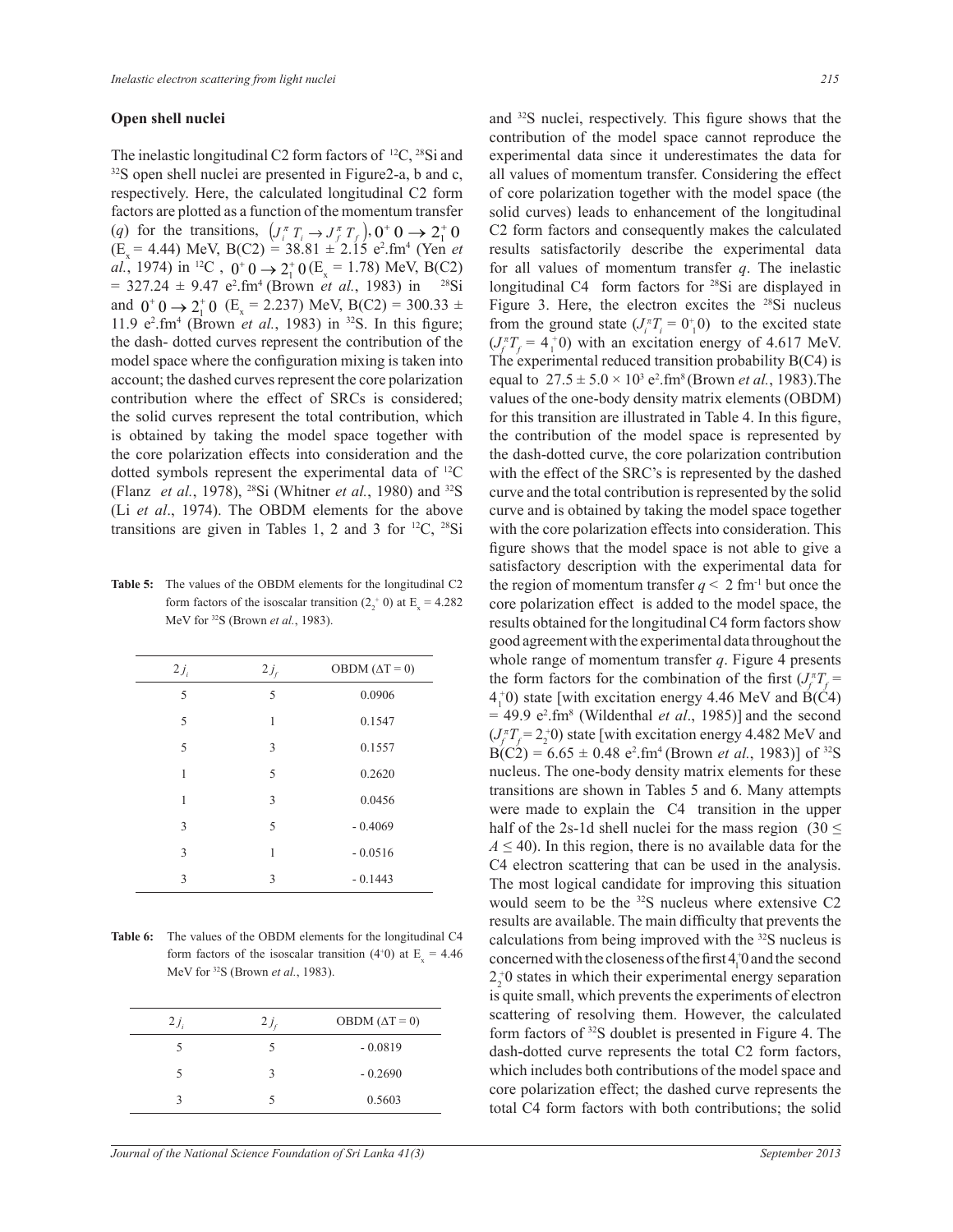curve represents the sum of C2 and C4 contributions and the dotted symbols represent the experimental form factors taken from Wildenthal *et al*. (1985). Beyond 1.4 fm<sup>-1</sup> ( $q > 1.4$  fm<sup>-1</sup>) the form factor is predicted to be nearly totally from C4 excitation (Figure 4). In general, the comparison between the experimental data and the combined  $2^{+}_{2}$  and  $4^{+}_{1}$  calculated form factors is in excellent agreement since the solid curve shows a nice consistency with the available data.

## **CONCLUSION**

The effect of the inclusion of the two-body short range correlations is small in the calculations of the inelastic longitudinal form factors of closed shell nuclei and it even becomes gradually smaller with increase of the mass number A of closed shell nuclei. The core polarization effects, which represent the collective modes are essential in obtaining a remarkable agreement between the calculated inelastic longitudinal *F(q)*'s and those of experimental data for all considered nuclei.

### **Acknowledgement**

We thank the Islamic Development Bank (IDB) for supporting this work (grant No. 36/11201905/35/IRQ/ D31). The Department of Physics, Faculty of Science, University of Malaya; the Department of Physics, College of Science, University of Karbala; and the Department of Physics, College of Science, University of Baghdad are also acknowledged for the support.

### **REFERENCES**

- Abgralh Y. & Caurier E. (1975). On the monopole and quadrupole isoscalar giant resonances in <sup>4</sup>He, <sup>16</sup>O, <sup>20</sup>Ne and <sup>40</sup>Ca. *Physics Letters* **56B**: 229 − 231. 1.
- Brown B.A., Wildenthal B.H., Williamson C.F., Rad F.N., Kowalski S., Hall Crannell & O'Brien J.T. (1985). Shell-model analysis of high-resolution data for elastic and inelastic electron scattering on <sup>19</sup>F. *Physical Reviews C* **32**: 1127 − 1156. 2.
	- DOI: http://dx.doi.org/10.1103/PhysRevC.32.1127
- Brown B .A., Radhi R. & Wildenthal B.H. (1983). Electric quadrupole and hexadecupole nuclear excitations from the perspectives of electron scattering and modern shellmodel theory. *Physics Reports* **101**: 313 − 358. DOI: http://dx.doi.org/10.1016/0370-1573(83)90001-7 3.
- Brussard P.J. & Glaudemans P.M. (1977). *Shell-Model Applications in Nuclear Spectroscopy*, pp.200. Amsterdam, North Holland. 4.
- 5. Donnelly T.W. & Sick I. (1984). Elastic magnetic electron scattering from nuclei. *Reviews of Modern Physics* **56**:  $461 - 566$ .

DOI: http://dx.doi.org/10.1103/RevModPhys.56.461

- Flaiyh G.N. (2010). Transition charge distributions in nuclear collective modes. *Journal of the Al-Nahrain University* **13**: 58 − 64. 6.
- Flanz J.B., Hicks R.S., Lindgren R.A., Peterson G.A., Hotta A., Parker B. & York R.C (1978). Convection Currents and Spin Magnetization in E2 Transitions of <sup>12</sup>C. *Physical Review Letters.* **41**: 1642 − 1645. DOI: http://dx.doi.org/10.1103/PhysRevLett.41.1642 7.
- Gulkarov I. S. & Vakil R. Kh. (1986). Form factors and transition densities of charge of <sup>16</sup>O and <sup>18</sup>O Nuclei. *Yadernaya fizika* **43**: 809 − 314. 8.
- Hotta A., Dubach J., Hicks R.S., Huffmann R.L., Parker B., Peterson G.A., Ryan P. J., Singhal R.P. & Halderson D. (1988). Electroexcitation of <sup>4</sup>He in the near continuum. *Physical Reviews C* **38**: 1547 − 1551. DOI: http://dx.doi.org/10.1103/PhysRevC.38.1547 9.
- 10. Lee T.-S. & Kurath D. (1980). Inelastic pion scattering for 1p-shell targets. *Physical Reviews* C **21**: 293 − 305. DOI: http://dx.doi.org/10.1103/PhysRevC.21.293
- 11. Li G. C., Yearian M. R. & Sick I. (1974). High-momentumtransfer electron scattering from <sup>24</sup>Mg. *Physical Reviews C* **9**: 1861 − 1877.

DOI: http://dx.doi.org/10.1103/PhysRevC.9.1861

- 12. Millener D. J., Sober D.I., Crannell H., O'Brien J.T., Fagg L.W. & Lapikás L. (1989). Inelastic electron scattering from <sup>13</sup>C. *Physical Reviews* **39**: 14 − 46.
- Miska H., Gräf H.D., Richter A., Schneider R., Schüll D., 13. Spamer E., Theissen H., Titze O. & Walcher Th. (1975). High resolution inelastic electron scattering and radiation widths of levels in <sup>16</sup>O. *Physics Letters* **58B**: 155 − 158.
- 14. Norum B.E., Hynes M.V., Miska H., Bertozzi W., Kelly J Kowalski S., Rad F.N., C. Sargent P., Sasanuma T., Turchinetz W. & Berman B.L. (1982). Inelastic electron scattering from <sup>18</sup>O**.** *Physical Reviews C* **25**: 1778 − 1800. DOI: http://dx.doi.org/10.1103/PhysRevC.25.1778
- 15. O'Connell J.S., Hayward E., Lightbody J.W., Jr., Maruyama X.K., Bosted P., Blomqvist K.I., Franklin G., Adler J.-O., Hansen K., & Schroder B. (1983). Total nuclear inelastic electron scattering cross sections compared to sum rule calculations. *Physical Reviews C* **27**: 2492 − 2499.

DOI: http://dx.doi.org/10.1103/PhysRevC.27.2492

- 16. Radhi R.A. & Aouda A. (1997). Inelastic electron scattering form factors for the one proton-hole state in the p-shell and sd-shell nuclei. *Proceedings of the first Scientific Conference* **1**: 297 − 305.
- 17. Radhi R.A. & Boucheback A. (2003). Microscopic calculations of C2 and C4 form factors in *sd*-shell nuclei. *Nuclear Physics A* **716**: 87 − 99. DOI: http://dx.doi.org/10.1016/S0375-9474(02)01335-0
- 18. Radhi R.A. (2003). Core polarization effects on C4 form factors of sd-shell nuclei. *European Physical Journal A* **16**: 381 − 385. DOI: http://dx.doi.org/10.1140/epja/i2002-10065-1
- Radhi R.A., Al-Rahmani A., Hamoudi A.K. & Salman E.A. 19.(2002). Transition charge distribution in nuclear collective modes. *Iraqi Journal of Science C* **43**: 27 − 32.